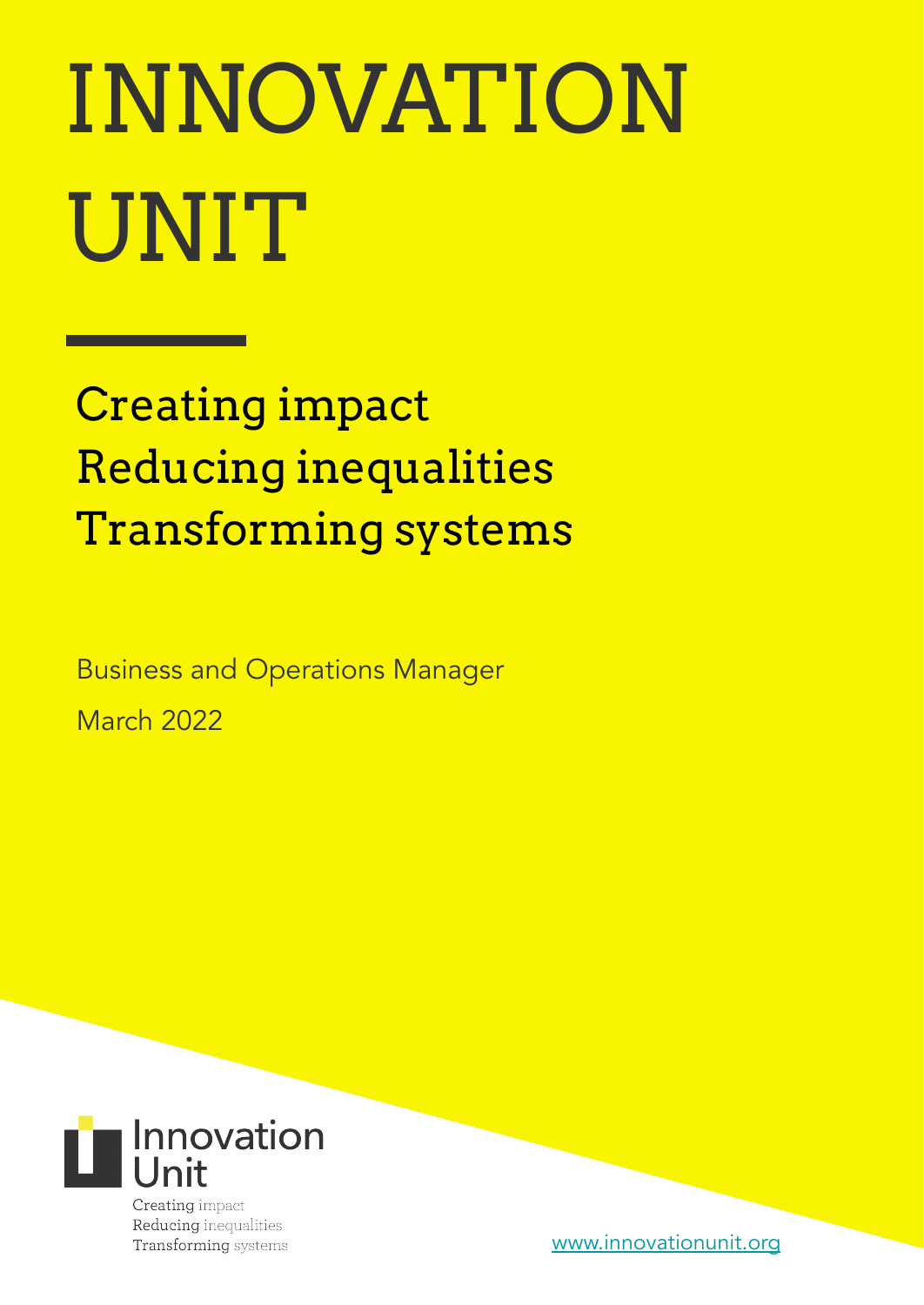### ABOUT US

### WHO WE ARE

[Innovation Unit](http://www.innovationunit.org/) is a not for profit, social enterprise.

As a social enterprise, we are above all else an organisation that is deeply committed to making a positive, social impact in the world.

Our mission is to grow and scale the boldest and best innovations that deliver long term impact for people, address persistent inequalities and transform the systems around them.

We hold a bold vision: we want to see a world in which all people belong and contribute to thriving societies. People who work at Innovation Unit share a core set of beliefs about enabling change that is owned and driven by the people it affects. We believe that people are the means and the end and our culture of collaboration focus on relationships is at the core of all we do.

We partner with ambitious organisations in national and local government, in health and care systems, education and justice. We create better outcomes and experiences for vulnerable people and better outcomes for the wider system.

We currently have around 33 employees and 15 associates with whom we work, regularly. Our people come from lots of different backgrounds - research and policy, service design, occupational therapy, nursing, social care, public service leadership and much more.

Our annual turnover is £2.75m. This year we expect to grow our team and our revenue by 25%. We have a sister organisation, IU ANZ based in Australia and New Zealand. We are a not for profit organisation and were established in 2006 when we spun out of the Department of Education where we began in 2001 as their in-house innovation unit.

> [Find out more](https://www.innovationunit.org/work-with-us) about what it's like to work at Innovation Unit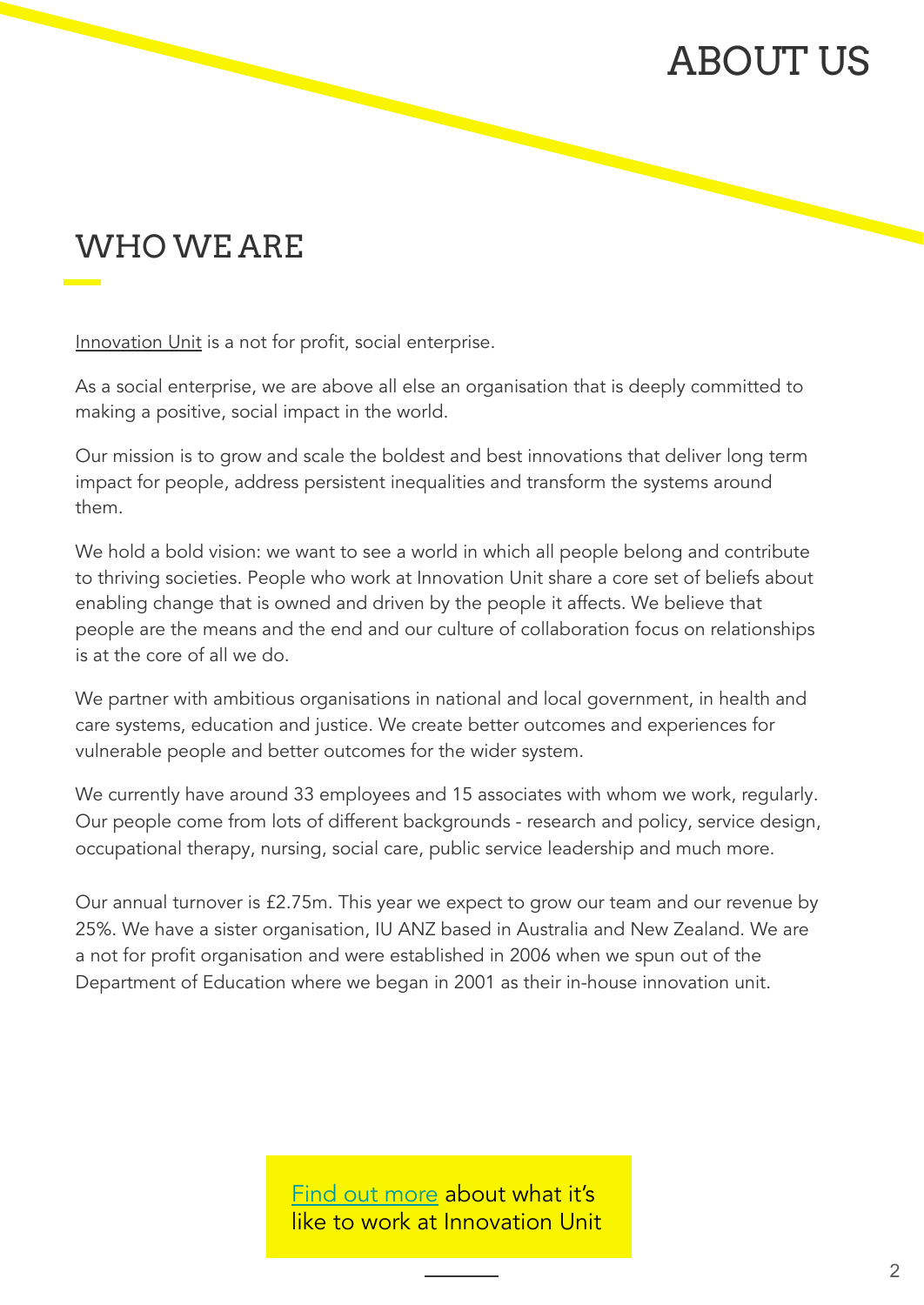### ABOUT US

### OUR PEOPLE ARE…

We value all forms of diversity as a matter of principle. We are committed to becoming an anti-racist organisation, and strongly encourage people of colour to apply as well as those who identify with any other underrepresented group.

 We would very much like to hear from you if you have a passion for our mission, vision and culture and feel inspired by the idea of joining a collaborative and passionate team. This position is for an immediate start.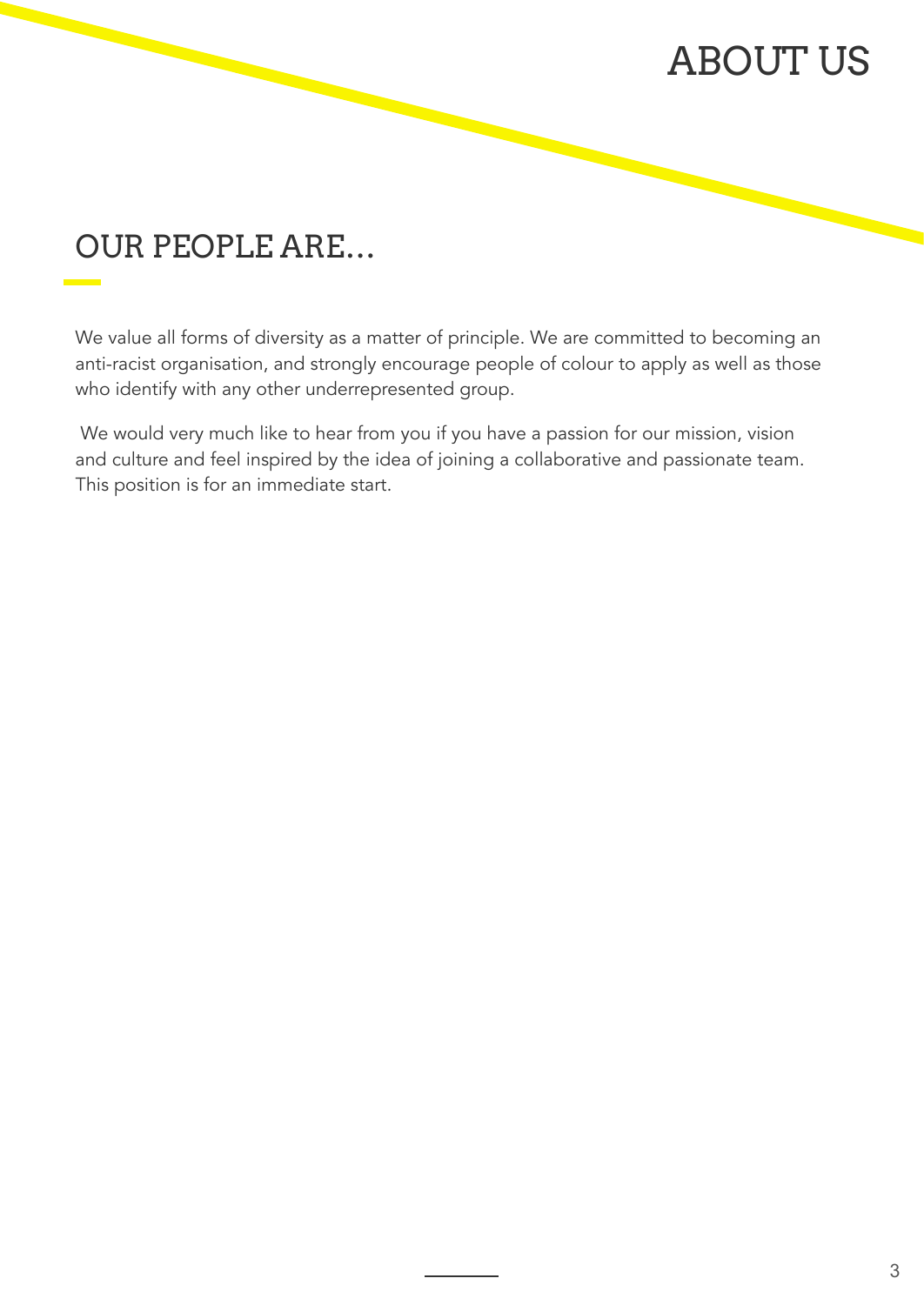# JOB DESCRIPTION

### THE ROLE

Our growth has created an exciting opportunity for a Business & Operations Manager to join our team. We work virtually and are based across the UK but we also work from our fantastic serviced office at London Bridge. This role is broad and multi-dimensional. You will become our "go to" person for the day to day functioning of all aspects of our organisation. The role will cover the following areas:

#### People & HR Support:

- Managing the life cycle of an IU member of staff from onboarding through to offboarding including the induction process of new joiners to ensure a smooth transition into the organisation
- Managing the set up and processing of staff information in the Project Management System (Kimble) including holiday and absence records
- Assisting with training to ensure staff are all up to date on operational systems, policies and procedures
- Supporting with monthly period closure in our Project Management System
- Managing the off-boarding process for staff
- Assisting in planning company events, meetings, lunches, employee team building activities and special projects

#### IT & Systems:

- Acting as key point of contact with IT provider, supporting with staff queries including request for new user emails accounts and provision of new equipment for staff
- Supporting reorganisation of the Google Drive storage system
- Managing all office services suppliers, reviewing and recommending new suppliers where appropriate to ensure value for money
- Setting up and supporting staff in using online collaboration tools such as Slack, Zoom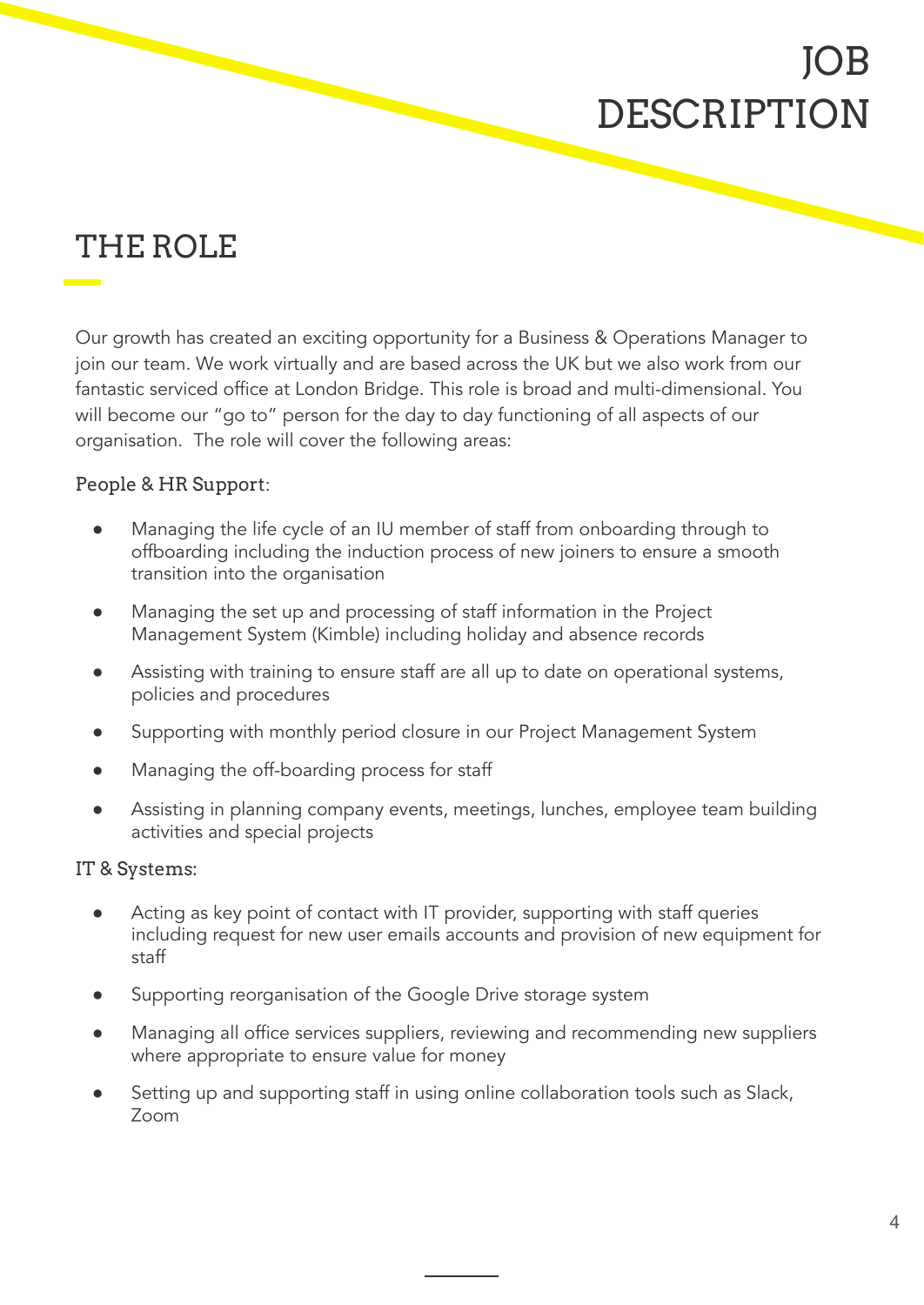# JOB DESCRIPTION

### THE ROLE *continued*

- Overseeing the management of all online organisational accounts including domains, noting renewal dates and payment details
- Managing the organisation's general 'contact@' inbox and dealing with queries and accounts linked to that email address

#### Onsite and Virtual Office Management:

- Acting as main contact between serviced office provider and the organisation; requesting staff passes, overseeing our meeting room bookings usage and communicating key changes of protocols to staff
- Liaising with staff to maintain the office to make it a welcoming space
- Managing all office facilities including mail, couriers, photocopier and phones
- Overseeing the budget for new office equipment and consumables
- Acting as the go-to person for all office related queries from staff
- Supporting staff not based in London to ensure they have access to the working space they need

#### Finance

- Managing the use of the company credit card, ensuring new card details are allocated to all of our supplier accounts
- Liaising with staff to ensure timely reconciliation of the company credit purchases for the finance department
- Reconciling any purchases made on the company credit card and ensure invoices and details are uploaded into the relevant folders in the Drive for the finance department
- Liaising with finance department on any anomalies with credit card payments i.e. missing invoices

#### Compliance:

- Overseeing the implementation of our health & safety policy both on site and virtually, supporting with safeguarding training and carrying out DBS checks
- Supporting the implementation of changes in our policies and procedures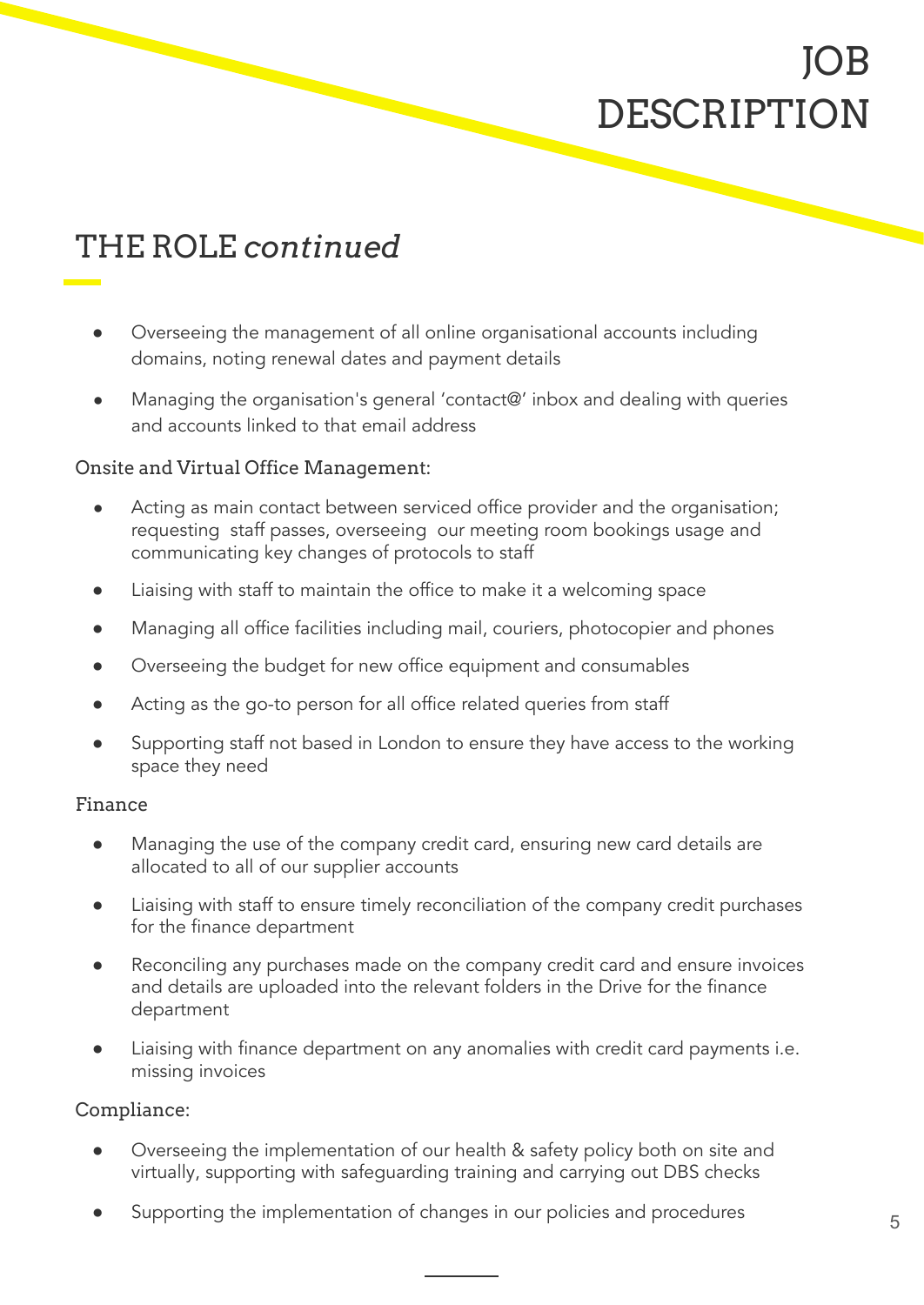# PERSON SPECIFICATION

### SKILLS & PERSONAL ATTRIBUTES

- Adept in using all aspects of Google for Business (G-Suite)
- Knowledge of Salesforce and Kimble or another project management system
- Some experience in using online collaboration tools such as Zoom, Slack, Miro, Survey Monkey, MS Teams etc
- An understanding of HR management software
- Confident and experienced business manager who is energised by streamlining systems and processes
- Enthusiastic, self-starter, detail oriented, and diligent
- People-centric, able to empathise with individuals and enjoy working with diverse groups
- Not phased by working in a busy, pressurised environment, managing conflicting demands to ensure that the most important tasks are delivered
- Ability to take on responsibility for making positive change happen and supporting people through that change
- A confident and excellent communicator across all levels of the organisation
- A problem solver with a curiosity and desire to improve existing systems and processes
- Excited to work with innovators who aren't very keen on rules, to make sure our organisation works smoothly and efficiently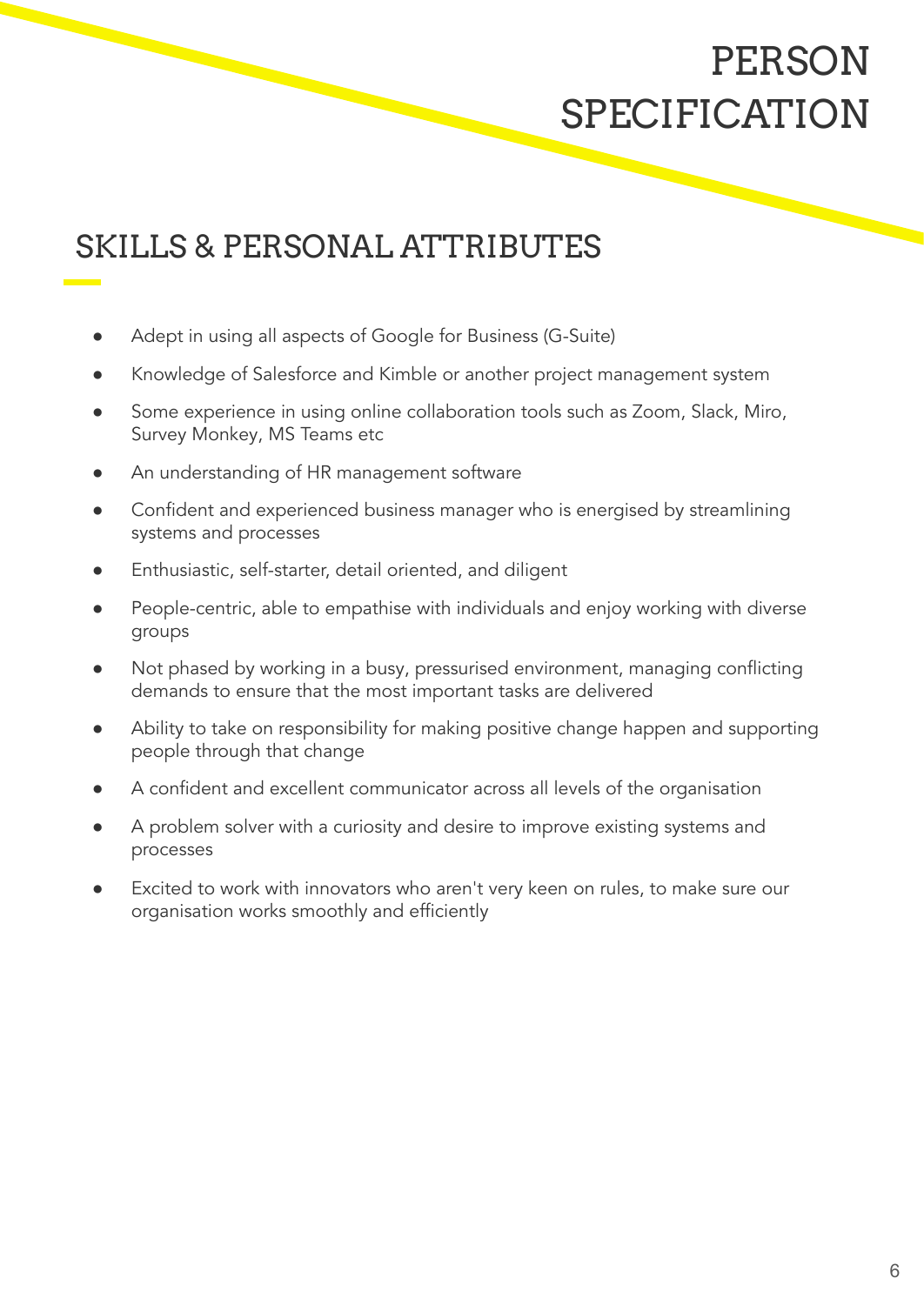# CONTRACT DETAILS

### DETAILS

#### Salary:

£33K - £37K depending on experience

#### Contract Type:

Permanent full time

#### Location:

This role will be a hybrid role based remotely and onsite in our office as required.

#### Benefits

- Lovely serviced office at London Bridge
- Flexible working
- 27 days holiday plus 3 extra days at Christmas plus bank holidays
- 4% Pension contribution
- Group Life Insurance
- Childcare vouchers